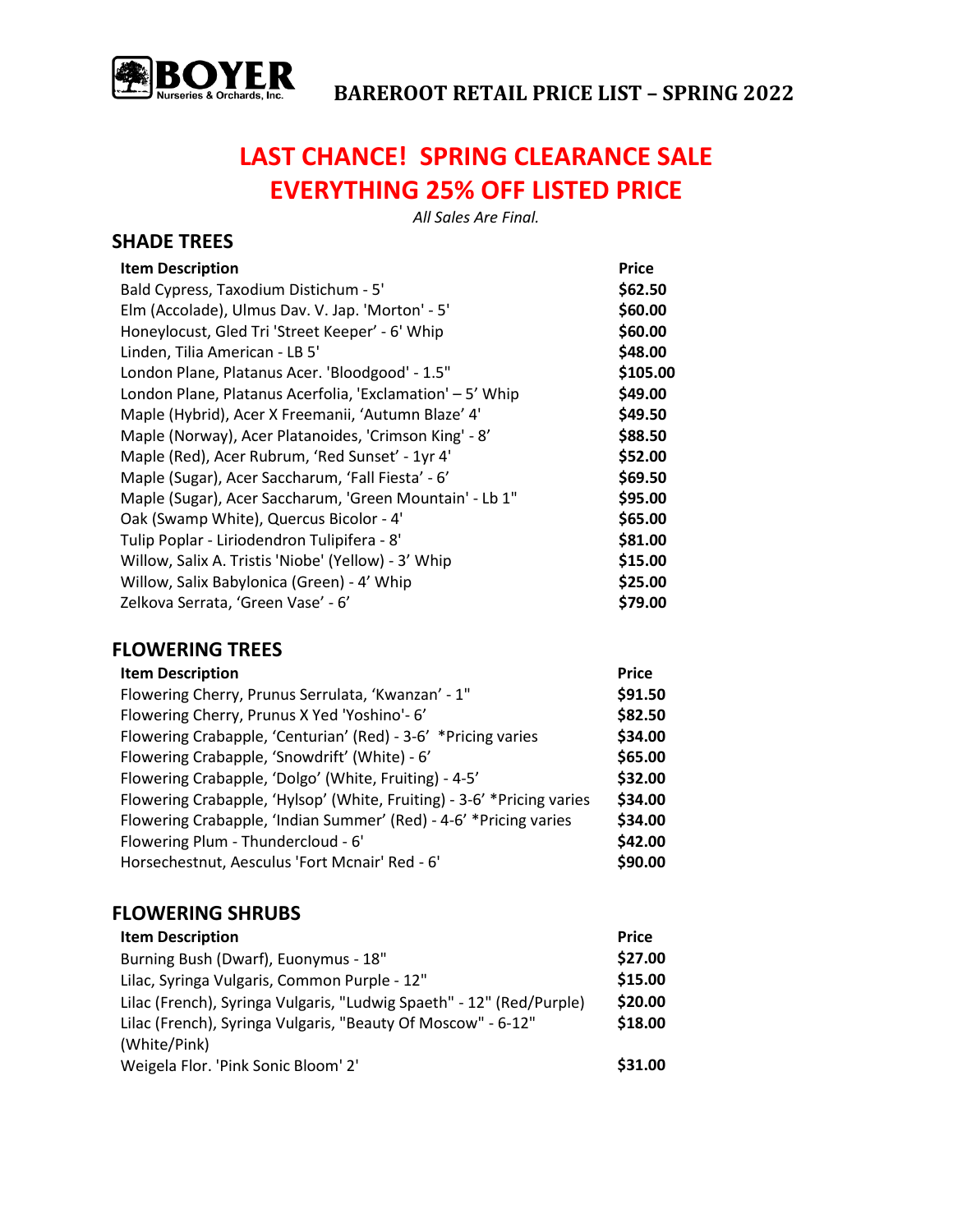

#### **PEONY BUSHES**

| -Peony (Bush), Paeonia, "Coral Sunset" - 3-5 Eye                     | \$27.50 |
|----------------------------------------------------------------------|---------|
| -Peony (Bush), Paeonia, "Dr. Alexander Fleming" - 3-5 Eye (Dbl.Pink) | \$26.00 |
| -Peony (Bush), Paeonia, "Duchess De Nemours" - 3-5 Eye (Dbl. White)  | \$27.50 |
| -Peony (Bush), Paeonia, "Felix Crousse" - 3-5 Eye (Magenta)          | \$21.50 |
| -Peony (Bush), Paeonia, "Festiva Maxima" - 3-5 Eye (White)           | \$28.50 |
| -Peony (Bush), Paeonia, "Kansas" - 3-5 Eye (Red)                     | \$21.50 |
| -Peony (Bush), Paeonia, "Karl Rosenfeld" - 3-5 Eye (Dbl.Red)         | \$25.00 |
| -Peony (Bush), Paeonia, "Paula Fay" - 3-5 Eye (Drk. Pink)            | \$25.00 |
| -Peony (Bush), Paeonia, "Sarah Bernhardt" - (Dbl. Pink)              | \$21.50 |
| -Peony (Intersect.), Paeonia, "Bartzella" - #1 Root (Dbl. Yellow)    | \$45.00 |

### **SMALL FRUITS**

#### **ASPARAGUS**

1-year #1 bundles of 25

| ОТҮ                    | 25      | 50      | 100     | 250      |
|------------------------|---------|---------|---------|----------|
| <b>Mary Washington</b> | \$18.00 | \$32.00 | \$52.00 | \$90.00  |
| Jersey Knight          | \$23.00 | \$42.00 | \$70.00 | \$117.50 |
| <b>Purple Passion</b>  | \$23.00 | \$42.00 | \$70.00 | \$117.50 |

#### **BLACKBERRY (Thornless)**

2-year #1 14-18" Transplant

| \$8.00 ea. |
|------------|
| \$7.75 ea. |
| \$7.50 ea. |
|            |

| Arapaho        | <b>Ouachita</b>     |
|----------------|---------------------|
| <b>Chester</b> | <b>Triple Crown</b> |
| <b>Natchez</b> |                     |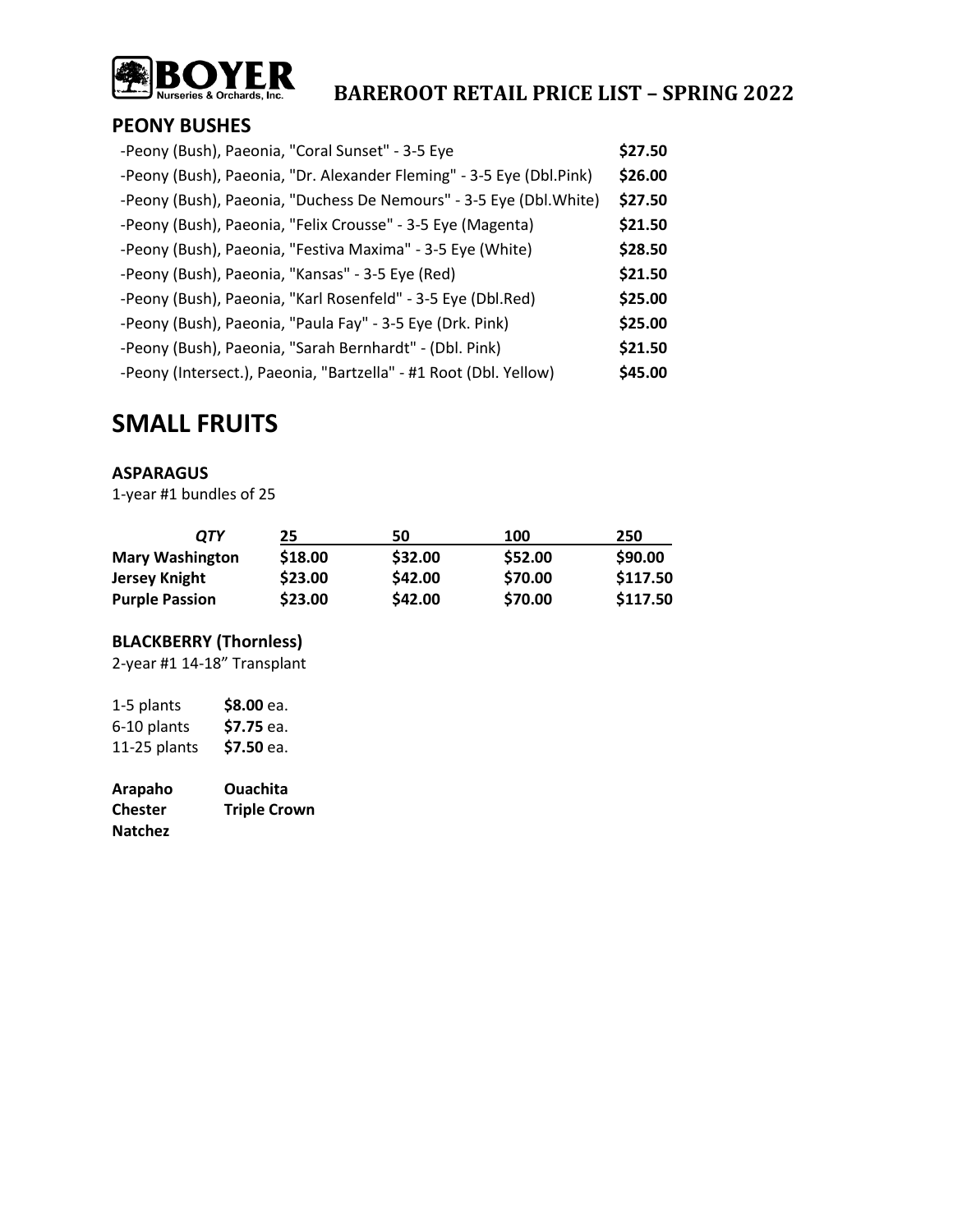

### **SMALL FRUITS – CONT'D**

#### **BLUEBERRY**

2 to 3-year 12-18"

| 1-5 plants   | \$9.00 ea. |
|--------------|------------|
| 6-10 plants  | \$8.70 ea. |
| 11-25 plants | \$8.35 ea. |
| 26 or more   | \$8.00 ea. |

#### *(Listed in ripening order)*

| <b>Blueray</b>               | Herb          |
|------------------------------|---------------|
| <b>Bluecrop</b>              | Darro         |
| <b>Chandler (Not Avail.)</b> | <b>Elliot</b> |
| <b>Berkeley</b>              |               |
|                              |               |

**Herbert Darrow (Not. Avail.)** 

#### **CURRANTS**

#1 Transplants **\$9.75** ea.

| <b>Black Consort</b>      | <b>Jostaberry</b> (black currant/gooseberry cross) |
|---------------------------|----------------------------------------------------|
| <b>Redlake (Sold Out)</b> |                                                    |

#### **ELDERBERRY**

#1 Transplants **\$14.00** ea. *(both varieties required for cross-pollination)*

**Samdal Samyl**

#### **GOOSEBERRY**

#1 Transplants **\$9.75** ea.

**Hinomaki Red Pixwell**

#### **GRAPE, SEEDED**

2-year #1 Vines **\$8.75** ea.

**Catawba**, red **Fredonia,** white **Concord**, blue **Niagara,** white

#### **GRAPE, SEEDLESS**

2-year #1 Vines **\$9.75** ea.

| Canadice, red   | Marquis <sup>®</sup> , white (Add \$0.50 Royalty Fee) |
|-----------------|-------------------------------------------------------|
| Concord, blue   | <b>Reliance, red</b>                                  |
| Lakemont, white | Somerset, Red                                         |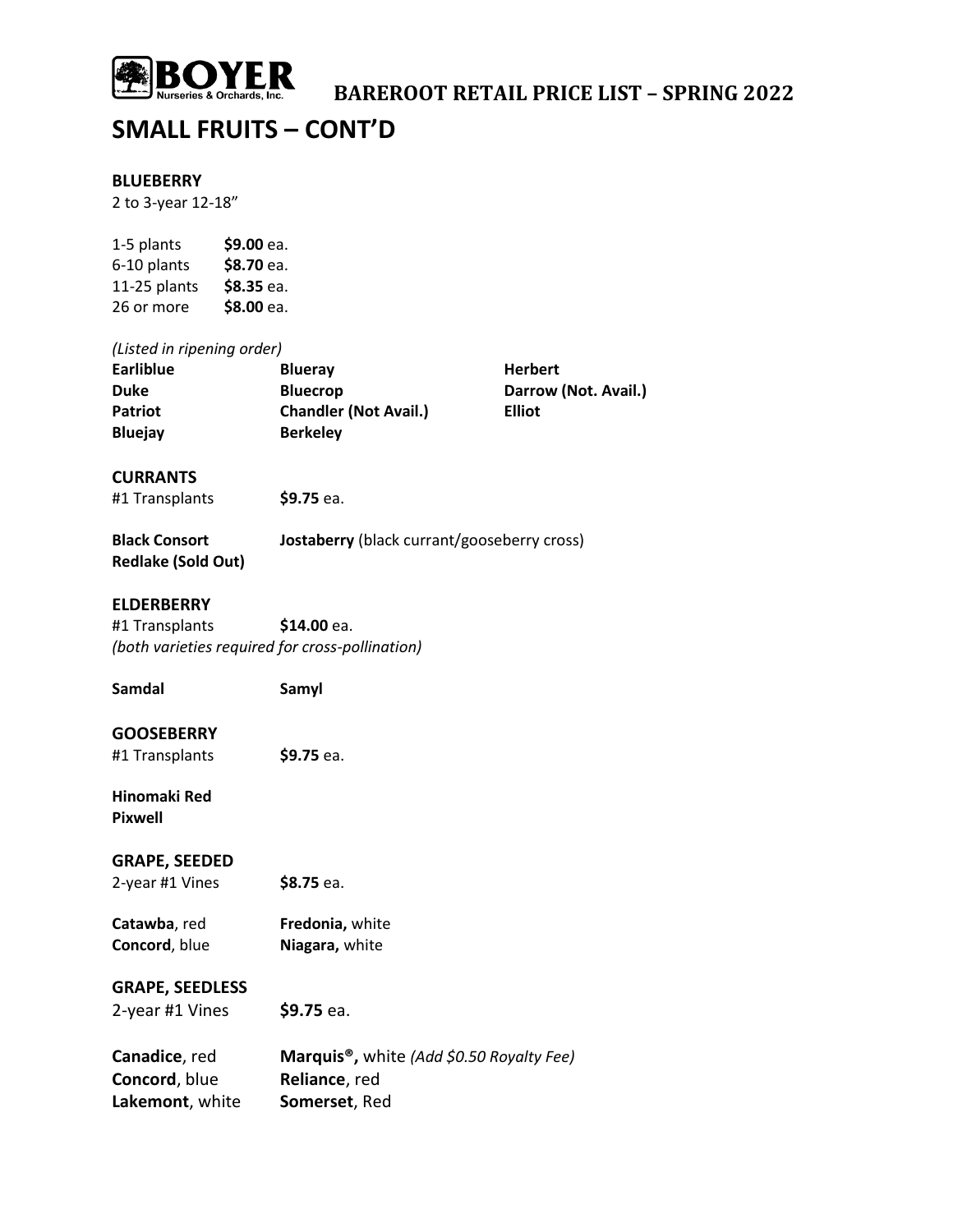

### **SMALL FRUITS – CONT'D**

#### **RASPBERRY, BLACK**

| Transplants  |            |
|--------------|------------|
| 1-25 plants  | \$8.00 ea. |
| 26-50 plants | \$7.75 ea. |

**Bristol Jewel Cumberland**

#### **RASPBERRY, RED & GOLD**

#### Transplants

| 1-25 plants  | \$7.00 ea. |
|--------------|------------|
| 26-50 plants | \$6.75 ea. |

**Fall Gold Heritage**, red (everbearing) **Latham**, red

#### **RHUBARB (SOLD OUT)**

| Canada Red, plug         | \$6.50 ea.  |
|--------------------------|-------------|
| Crimson Red, #1 division | \$11.00 ea. |

#### **STRAWBERRIES**

*(bundles of 25)*

| 25 for \$15.50 | 100 for \$45.00  | 1000 for \$160.00 |
|----------------|------------------|-------------------|
| 50 for \$26.50 | 500 for \$100.00 |                   |

| EARLY    | <b>MID-SEASON</b> | <i>LATE</i>    |
|----------|-------------------|----------------|
| Galletta | <b>Allstar</b>    | Cabot          |
| Surecrop | <b>Cavendish</b>  | <b>Sparkle</b> |
|          | <b>Chandler</b>   |                |
|          | Honeoye           |                |

#### **EVERBEARING** *(bundles of 25)*

| 25 for \$18.50 | 100 for \$55.00  | 1000 for \$190.00 |
|----------------|------------------|-------------------|
| 50 for \$32.00 | 500 for \$120.00 |                   |

**San Andreas**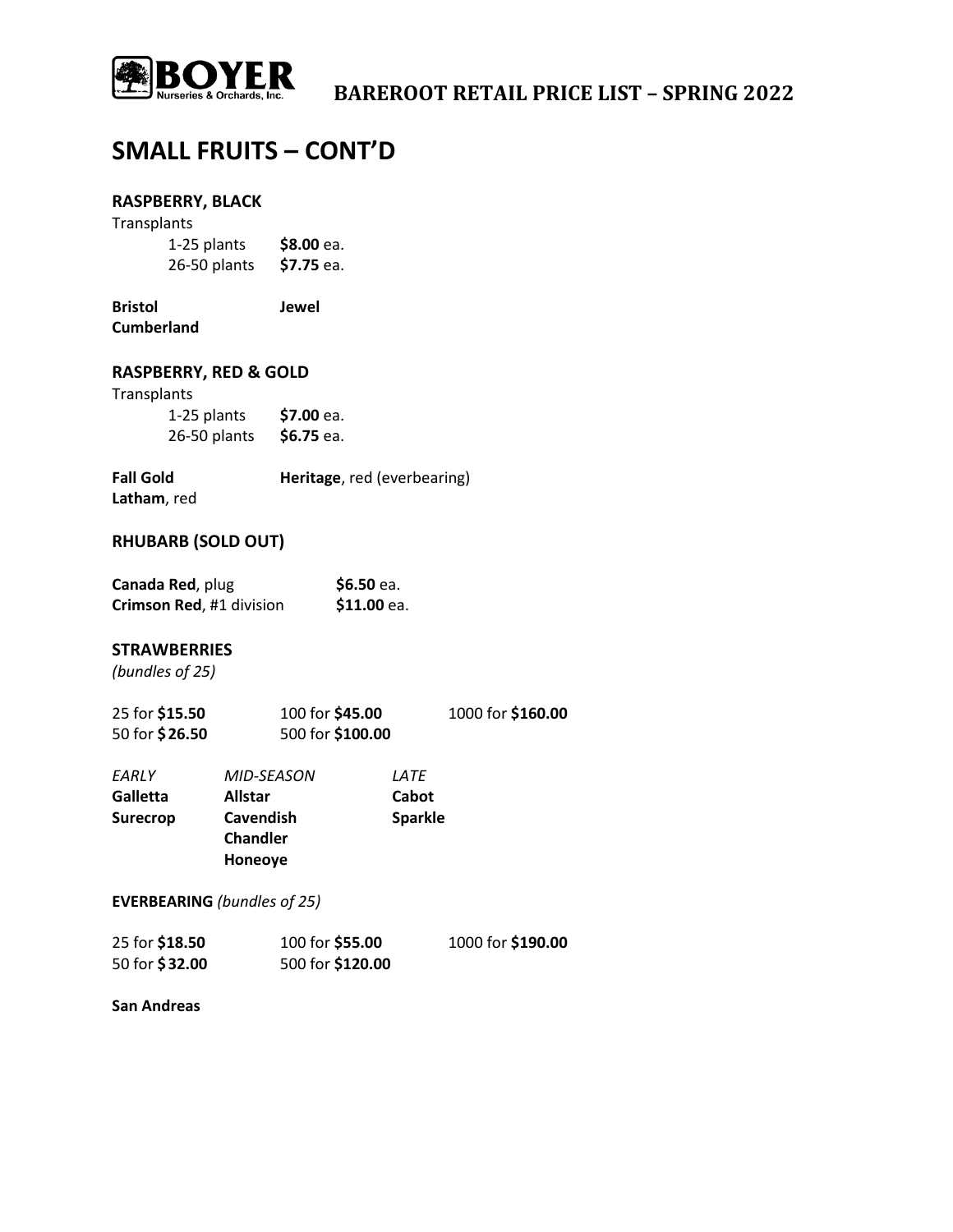

# **BOOYER**<br>Nurseries & Orchards, Inc.<br> **BAREROOT RETAIL PRICE LIST – SPRING 2022**

### **FRUIT TREES**

|               |           | $QTY_1 - 25$ | 26-100  |
|---------------|-----------|--------------|---------|
| $3/4 - 7/8"$  | $5-6$ Ft. | \$34.50      | \$29.50 |
| $5/8 - 3/4"$  | 4-6 Ft.   | \$33.50      | \$28.50 |
| $1/2 - 5/8"$  | 4-5 Ft.   | \$32.50      | \$27.50 |
| $3/8 - 1/2"$  | 3-4 Ft.   | \$31.50      | \$26.50 |
| $5/16 - 3/8"$ | $2-3$ Ft. | \$30.50      | \$25.50 |

® ™ Patented Varieties, Royalty Fees Apply

All Peach Trees Are Virus Certified

*Commercial Grower & Wholesale Customers Please Ask for Special Pricing*

| <b>Species</b> | <b>Variety Name</b>             | <b>Rootstock</b> |
|----------------|---------------------------------|------------------|
| Apple          | Blondee™                        | EMLA7A           |
| Apple          | <b>Brown Snout</b>              | EMLA9            |
| Apple          | <b>Brown Thorn</b>              | EMLA9            |
| Apple          | Buckeye Gala®                   | BUD <sub>9</sub> |
| Apple          | Buckeye Gala®                   | EMLA9            |
| Apple          | Buckeye Prime® Gala             | BUD9             |
| Apple          | Buckeye Prime <sup>®</sup> Gala | EMLA7A           |
| Apple          | Buckeye Prime® Gala             | <b>EMLA9/111</b> |
| Apple          | Buckeye Prime® Gala             | GENEVA.41        |
| Apple          | <b>Cardinal Cortland</b>        | BUD9             |
| Apple          | <b>Cardinal Cortland</b>        | EMLA7A           |
| Apple          | Chrisolyn Jonathan <sup>®</sup> | EMLA9/111        |
| Apple          | Cox Orange Pippin               | BUD <sub>9</sub> |
| Apple          | Enterprise <sup>®</sup>         | Standard         |
| Apple          | <b>Fill Barrel</b>              | EMLA9            |
| Apple          | Foxwelp                         | EMLA9            |
| Apple          | Goldrush <sup>®</sup>           | BUD9             |
| Apple          | Goldrush <sup>®</sup>           | <b>EMLA111</b>   |
| Apple          | Goldrush <sup>®</sup>           | EMLA9/111        |
| Apple          | Honeycrisp                      | BUD9             |
| Apple          | Honeycrisp                      | EMLA9            |
| Apple          | Honeycrisp Roseland Red™        | BUD9             |
| Apple          | Honeycrisp Roseland Red™        | EMLA9/111        |
| Apple          | Idared                          | <b>EMLA111</b>   |
| Apple          | <b>Kingston Black</b>           | EMLA9            |
| Apple          | Lady                            | <b>EMLA111</b>   |
| Apple          | Liberty                         | <b>EMLA111</b>   |
| Apple          | Macoun                          | EMLA7A           |
| Apple          | Nittany                         | EMLA9            |
| Apple          | Pink Lady®                      | EMLA9/111        |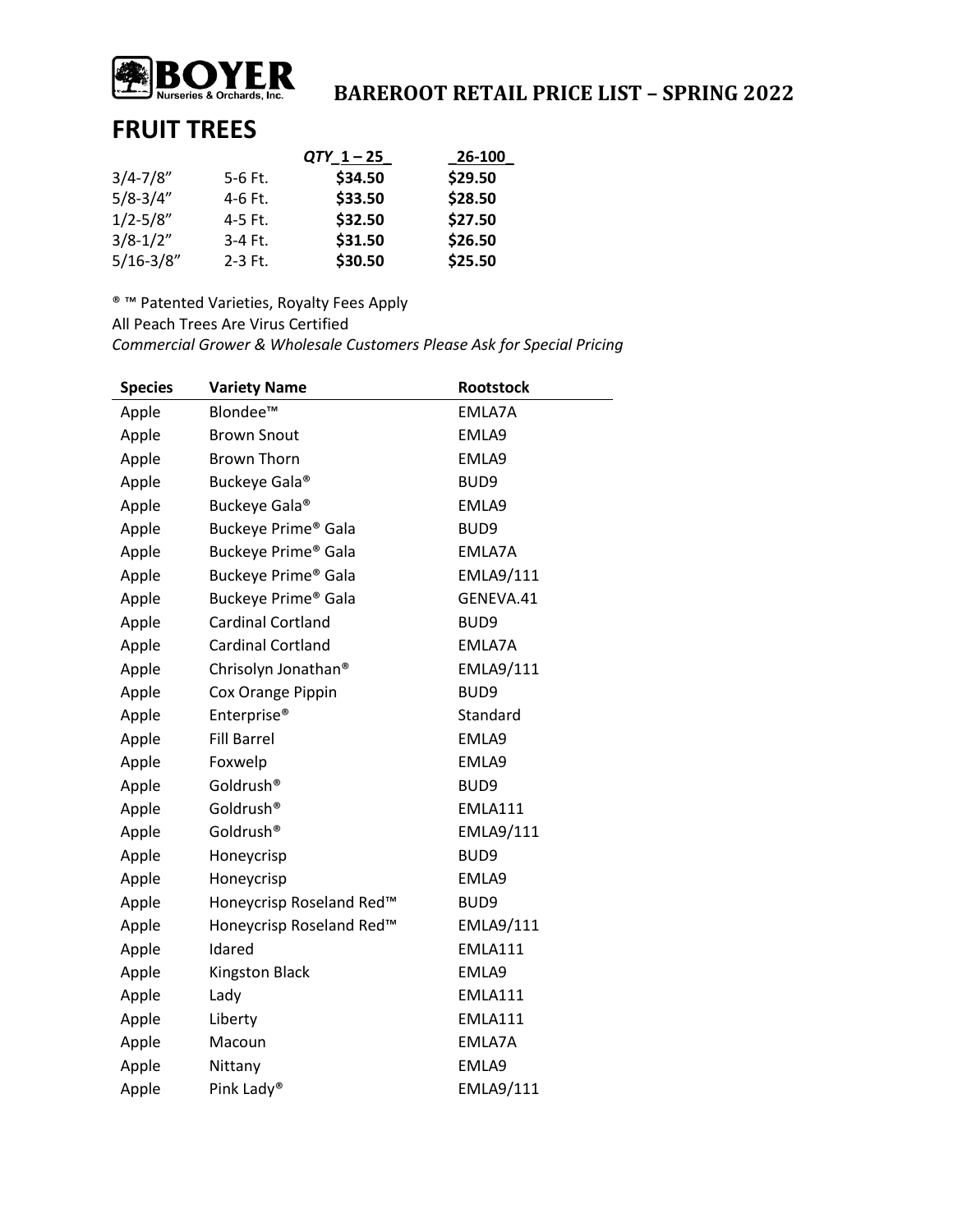

| Apple   | Red Fuji BC#2                         | <b>EMLA111</b>   |
|---------|---------------------------------------|------------------|
| Apple   | Red Fuji BC#2                         | <b>EMLA9/111</b> |
| Apple   | Teeple Red Royal Empire™              | <b>EMLA111</b>   |
| Apple   | Teeple Red Royal Empire™              | EMLA7A           |
| Apple   | Teeple Red Royal Empire™              | <b>EMLA9/111</b> |
| Apple   | York Imperial                         | <b>EMLA111</b>   |
| Apple   | York Imperial                         | Standard         |
| Apple   | Zestar <sup>®</sup>                   | EMLA7A           |
| Apricot | <b>Grand Tilton</b>                   | Myrobalan        |
| Apricot | Harcot                                | Myrobalan        |
| Apricot | Harlayne                              | Myrobalan        |
| Apricot | Moorpark/Wenatchee                    | Myrobalan        |
| Cherry  | Black Pearl <sup>®</sup> Sweet Cherry | Mazzard          |
| Cherry  | Black Pearl <sup>®</sup> Sweet Cherry | Gisela®12        |
| Cherry  | <b>Emperor Francis Sweet Cherry</b>   | Mazzard          |
| Peach   | Autumnstar <sup>®</sup>               | Halford          |
| Peach   | Baby Gold #5 (Clingstone)             | Halford          |
| Peach   | Brightstar™                           | Halford          |
| Peach   | Contender                             | Halford          |
| Peach   | Coralstar <sup>®</sup>                | Halford          |
| Peach   | Cresthaven                            | Halford          |
| Peach   | Early Red Fre (White)                 | Halford          |
| Peach   | Glowingstar <sup>®</sup>              | Halford          |
| Peach   | Harmony                               | Halford          |
| Peach   | Late Sunhaven                         | Halford          |
| Peach   | Loring                                | Halford          |
| Peach   | <b>MD Redskin</b>                     | Halford          |
| Peach   | PF Legendary®                         | Halford          |
| Peach   | PF Lucky 13 Flamin' Fury®             | Halford          |
| Peach   | PF 17 Flamin' Fury®                   | Halford          |
| Peach   | PF 19-007 Flamin' Fury®               | Halford          |
| Peach   | PF 24-007 Flamin' Fury®               | Halford          |
| Peach   | PF 24C Cold Hardy Flamin' Fury®       | Halford          |
| Peach   | PF 25 Flamin' Fury®                   | Halford          |
| Peach   | PF 27A Flamin' Fury®                  | Halford          |
| Peach   | PF 35-007 Fat Lady Flamin' Fury®      | Halford          |
| Peach   | PF 5B Flamin' Fury®                   | Halford          |
| Peach   | PF 7 Flamin' Fury®                    | Halford          |
| Peach   | PF 8 Ball Flamin' Fury®               | Halford          |
| Peach   | Raritan Rose                          | Halford          |
| Peach   | <b>Red Rose</b>                       | Halford          |
| Peach   | Redhaven                              | Halford          |
| Peach   | Saturn (Donut)                        | Halford          |